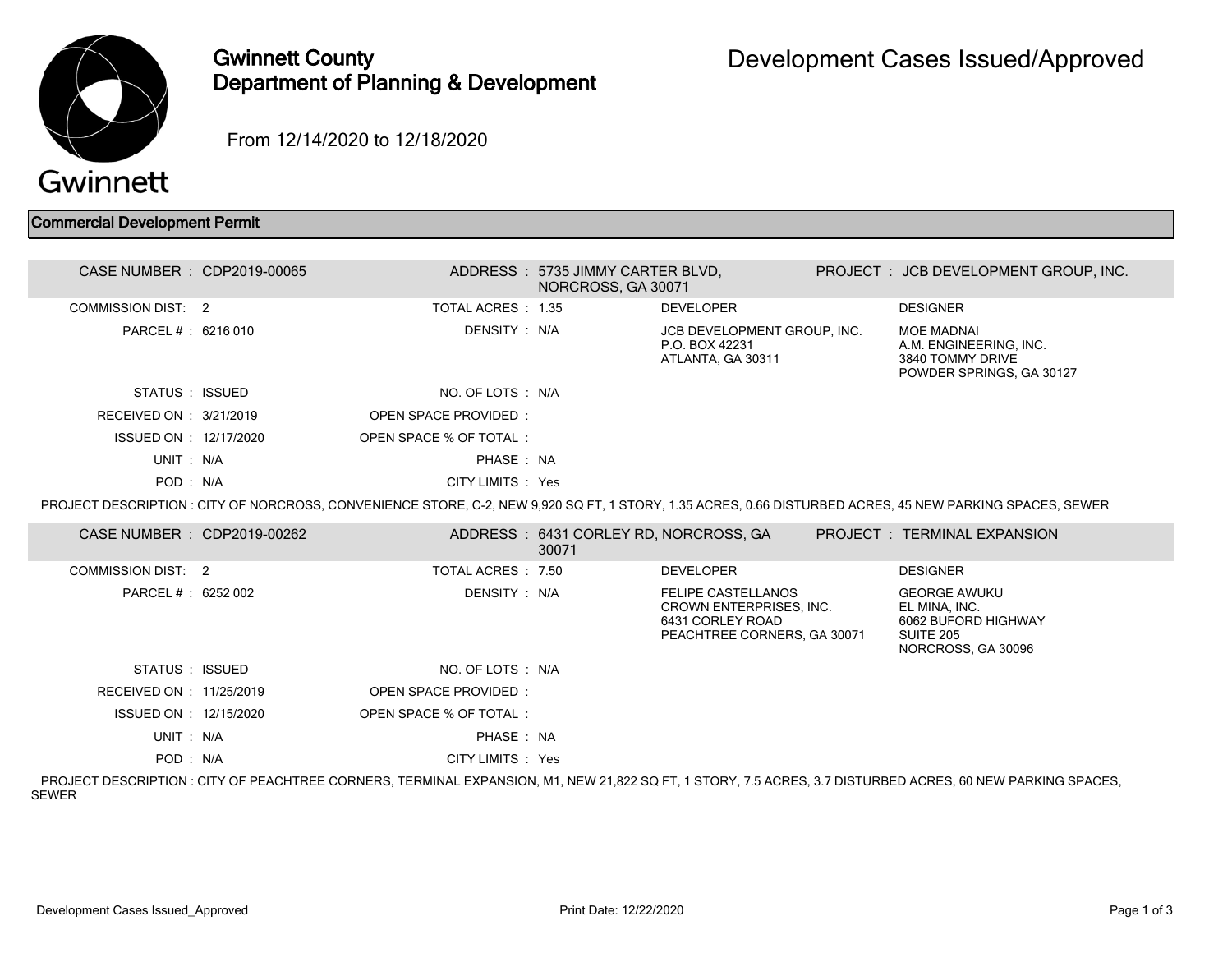| CASE NUMBER : CDP2020-00096                                                                                                                       |                  |                                                                                    | 30078    |                                                                                                                   |  | ADDRESS: 2298 SYCAMORE DR, SNELLVILLE, GA  PROJECT: WATER & SANITARY SEWER<br><b>EXTENSION FOR SMITH DOUGLAS</b><br><b>HOMES</b> |  |
|---------------------------------------------------------------------------------------------------------------------------------------------------|------------------|------------------------------------------------------------------------------------|----------|-------------------------------------------------------------------------------------------------------------------|--|----------------------------------------------------------------------------------------------------------------------------------|--|
| <b>COMMISSION DIST: 3</b>                                                                                                                         |                  | TOTAL ACRES : 1.66                                                                 |          | <b>DEVELOPER</b>                                                                                                  |  | <b>DESIGNER</b>                                                                                                                  |  |
| PARCEL # : 5071 006                                                                                                                               |                  | DENSITY: N/A                                                                       |          | <b>KEITH ADAMS</b><br><b>SMITH DOUGLAS HOMES</b><br>110 VILLAGE TRAIL,<br><b>SUITE 215</b><br>WOODSTOCK, GA 30188 |  | DAVID HENDRIX<br>MAXWELL-REDDICK & ASSOCIATES, INC.<br>40 JOE KENNEDY BOULEVARD<br>STATESBORO, GA 30458                          |  |
| STATUS : ISSUED                                                                                                                                   |                  | NO. OF LOTS : N/A                                                                  |          |                                                                                                                   |  |                                                                                                                                  |  |
| RECEIVED ON : 7/9/2020                                                                                                                            |                  | <b>OPEN SPACE PROVIDED:</b>                                                        |          |                                                                                                                   |  |                                                                                                                                  |  |
| ISSUED ON : 12/17/2020                                                                                                                            |                  | OPEN SPACE % OF TOTAL:                                                             |          |                                                                                                                   |  |                                                                                                                                  |  |
| UNIT: N/A                                                                                                                                         |                  | PHASE: NA                                                                          |          |                                                                                                                   |  |                                                                                                                                  |  |
| POD: N/A                                                                                                                                          |                  | CITY LIMITS : Yes                                                                  |          |                                                                                                                   |  |                                                                                                                                  |  |
| PROJECT DESCRIPTION : CITY OF SNELLVILLE, WATER & SANITARY SEWER EXTENSION FOR SMITH DOUGLAS HOMES, RS150, 1.66 ACRES, 0.3 DISTURBED ACRES, SEWER |                  |                                                                                    |          |                                                                                                                   |  |                                                                                                                                  |  |
| <b>TOTAL FOR: Commercial Development</b><br>Permit                                                                                                |                  | NO. OF CASES: 3                                                                    |          | NO. OF LOTS: 0                                                                                                    |  | <b>TOTAL ACRES: 10.51</b>                                                                                                        |  |
|                                                                                                                                                   |                  |                                                                                    |          |                                                                                                                   |  |                                                                                                                                  |  |
| <b>Exemption Plat</b>                                                                                                                             |                  |                                                                                    |          |                                                                                                                   |  |                                                                                                                                  |  |
|                                                                                                                                                   |                  |                                                                                    |          |                                                                                                                   |  |                                                                                                                                  |  |
| CASE NUMBER : XPL2020-00074                                                                                                                       |                  |                                                                                    | GA 30019 | ADDRESS: 2950 OLD PEACHTREE RD, DACULA,                                                                           |  | PROJECT : IURCO, FLORINA L. (XPL)                                                                                                |  |
| COMMISSION DIST: 3                                                                                                                                |                  | TOTAL ACRES : 3.10                                                                 |          | <b>DEVELOPER</b>                                                                                                  |  | <b>DESIGNER</b>                                                                                                                  |  |
| PARCEL # : 7018 230                                                                                                                               |                  | DENSITY: N/A                                                                       |          |                                                                                                                   |  | <b>BRIAN R. SUTHERLAND</b><br>GEORGIA PREMIER LAND SERVICES, INC.<br>3010 HAMILTON MILL RD<br>BUFORD, GA 30519                   |  |
|                                                                                                                                                   | STATUS: APPROVED | NO. OF LOTS : 2                                                                    |          |                                                                                                                   |  |                                                                                                                                  |  |
| RECEIVED ON : 10/27/2020                                                                                                                          |                  | OPEN SPACE PROVIDED:                                                               |          |                                                                                                                   |  |                                                                                                                                  |  |
| ISSUED ON : 12/14/2020                                                                                                                            |                  | OPEN SPACE % OF TOTAL :                                                            |          |                                                                                                                   |  |                                                                                                                                  |  |
| UNIT: N/A                                                                                                                                         |                  | PHASE:                                                                             |          |                                                                                                                   |  |                                                                                                                                  |  |
| POD: N/A                                                                                                                                          |                  | CITY LIMITS : No                                                                   |          |                                                                                                                   |  |                                                                                                                                  |  |
|                                                                                                                                                   |                  | PROJECT DESCRIPTION : IURCO, FLORINA L. (XPL), RA-200, 2 LOTS, 3.096 ACRES, SEPTIC |          |                                                                                                                   |  |                                                                                                                                  |  |